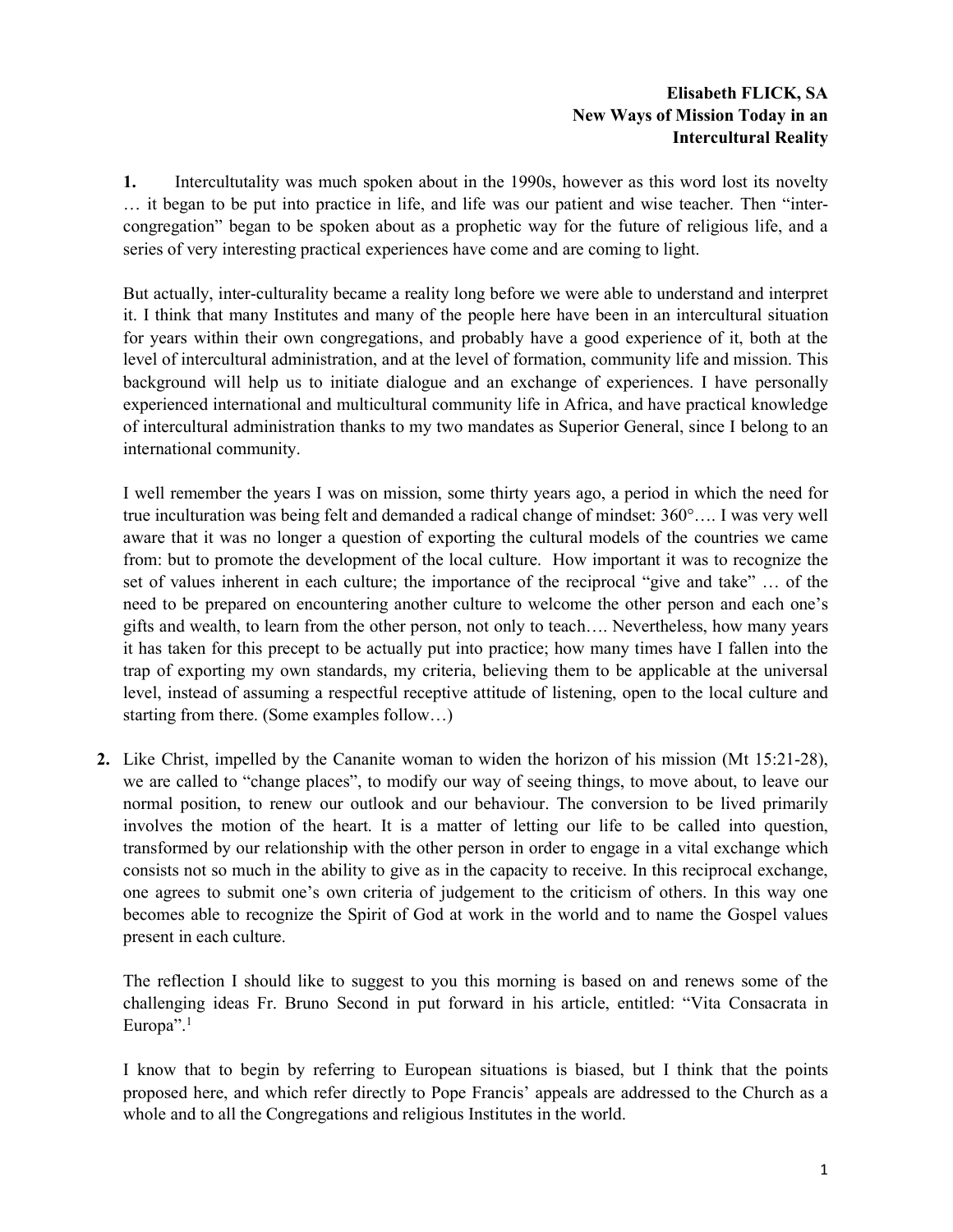Firstly, it is well to remember that this is not the first nor will it be the last time that religious life has been called to seek and find new paths to carry out mission, in order to respond in an appropriate way to the social and ecclesiastical realities of the time. It suffices to think of the chequered forms religious life has taken over the centuries… but it is not my task to comment on history….

**3.** In a special way, following the Second Vatican Council the religious congregations had to show they were creative, bold, and trustworthy in order to continue to witness to their fidelity and to their active love of God in the heart of the Church, and in a changing world.

And we are called to believe that, despite our demographic statistics, notwithstanding the decrease in vocations, we are still able today to invent new approaches, because we believe in the power of the Spirit, who, tirelessly, renews all things.

With Pope Francis' election, this appeal to open new approaches has taken on new vigour and we are invited to review the way in which we witness to the unconditional love of God for each and every one, and more especially for those who are always excluded from our societies.

"*We are impelled to reopen the debate on evangelical poverty as a typical 'form of Ecclesiae' and as a 'form of Christ'. We are continually requested, above all, to rediscover the art of drawing near to the poor and of charity to the least in the context of global indifference"* (*LC* II, n. 4). Pope Francis' special appeal rings out particularly clearly for our congregations of apostolic life. The religious congregations have done all they possibly could to "*rediscover the art of drawing near to the poor and of charity to the least"* which has taken different forms in history*.*

Today we are being asked to reinvent this art in an intercultural context in order to meet the challenges of a globalized world that is steadily and increasingly leaving people by the wayside.

- **4.** Two options are being put forward to re-invent the "*art of drawing near to the poor and of charity to the least*" in an intercultural context:
	- 1. To live as "*a Church which goes forth"* (n. 24) according to Pope Francis means:-
- **5.** to dare to break down barriers, while Europe is building walls:
	- $\hat{\mathbf{v}}$  Therefore, we must examine ourselves and identify our own mental limitations, those that prevent us from truly going to meet the other person with his/her difference,
	- Investigate and identify the Congregation's institutional confines; whatever hinders change; what blinds us and makes us unable to discern the call the Spirit addresses to us from within every culture, and thanks to this survey, in line with the charisms and means available, stay ready and open to accept novelty.
- **6.** To dare to share our resources, skills, members, structures, to launch new projects, not outlined *a priori*, but developed in progress, not projects made over the heads of others, not projects that may be very fine but which reflect our own perspective: but projects set up through dialogue with the other party, that promote the role and dignity of the poor people themselves, projects drawn up together taking into account the time frame, the space and the set of values of the others. Such boldness requires patient listening over time, dialogue, and much patience, to avoid imposing our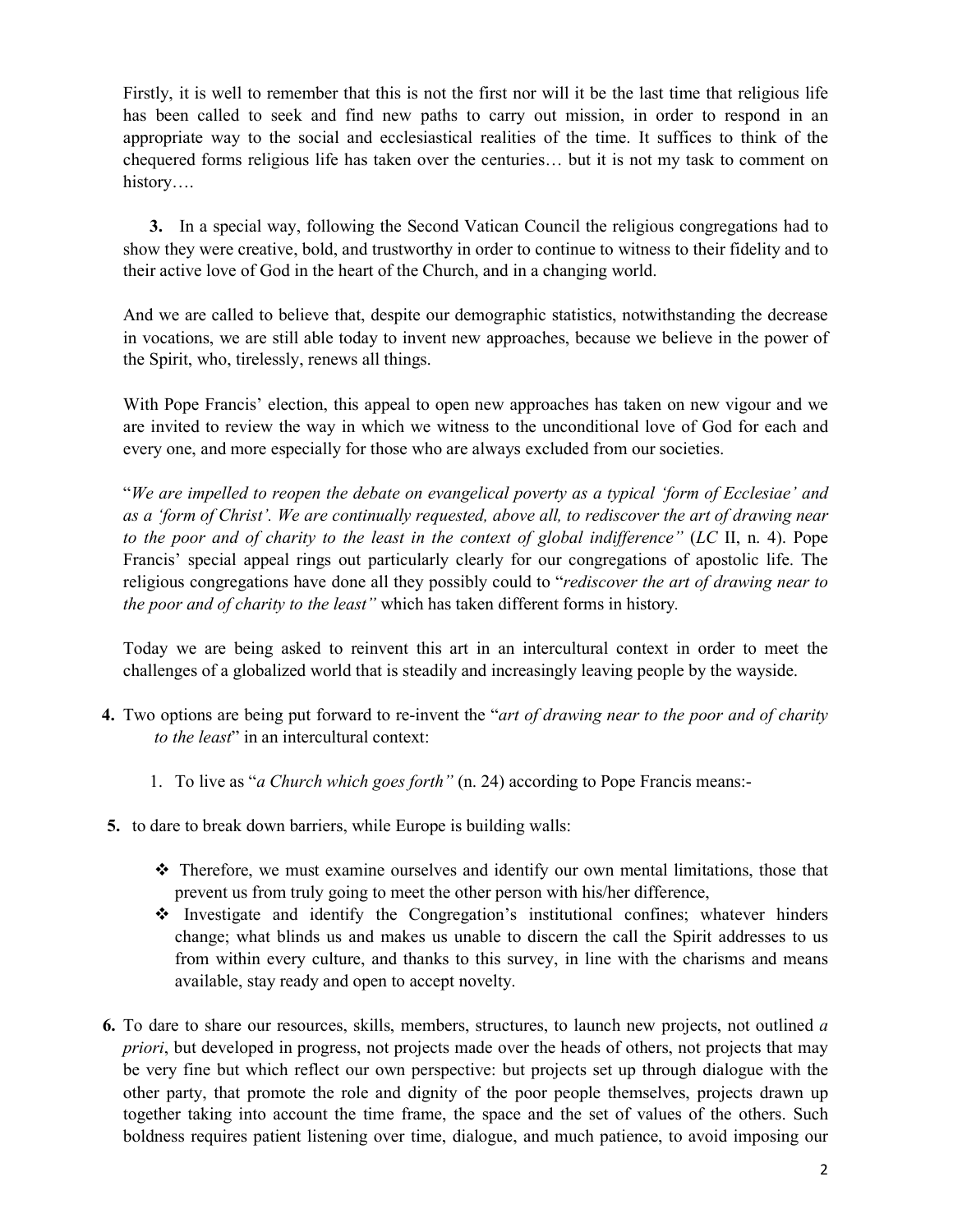methods, criteria of analysis and efficiency, the pace of a given culture, in order to build together, step by step, in mutual respect and communication in order to set out on a common journey. Such boldness, on the one hand, also warns against the temptation to remain anchored to the safety of the *déjà vu*, already done and perhaps even successfully… and on the other, to work to create networks with bodies, structures, institutions... "it is no longer the age of lone navigators".

**7.** Work boldly to help the young to integrate, especially those in the most disadvantaged areas, by studying their situation, their dreams, what contribution they can make through their qualities and creative gifts to the common good. Evaluate the contribution their culture can make through a reciprocal exchange of means, by integrating their diversity to bring about a renewed society, one that is more welcoming and human. It is very difficult for the youth of today to imagine a future. Our work must help the young people to plan their future….

I feel sure that you have many suggestions as to how the religious congregations today can take up and respond to the invitation to live as "*a Church which 'goes forth*'" (n. 24) in a multicultural context.

# **2. The Practice of Hospitality**

**8.** The second invitation Pope Francis makes is to re-discover the "*art of drawing near to the poor and of charity to the least*" and the invitation is to practise hospitality, "create 'alternate spaces' where one can experience the Gospel logic of self-giving, fraternity, embracing difference, of love of one another" (*LC* II, n. 2).

In a world in which the reception reserved to the foreigner is once again being called into question to the point of building walls between countries to prevent entry, and where in numerous countries, the person who is "different", is less and less tolerated, we are called more than ever to witness in a concrete way that, it is not only possible to coexist but that it is actually a fertile source of reciprocal enrichment; without hiding the arduous aspect that conflict and relationship implies and always brings with it.

We are asked to practise hospitality among ourselves, firstly within our communities that are often "multicultural", ceaselessly questioning ourselves on how we should accept our differences. This reception is the first sign of reciprocal and unconditional love that we can offer. However, we know well that it is not enough to live together in our Houses in order to overcome barriers and reciprocal misunderstanding. The community must assume the responsibility to undertake an on-going conversion, to adopt a new model of coexistence. "The life of … all the members united together… is to be determined in such a way that it becomes a mutual support for all in fulfilling the vocation of each member" (*Code of Canon Law*, can. 602). *In fact there are many intercultural and multicultural communities, but what is lacking is a reciprocal contemplative outlook, the will to build up the Church together, the commitment to become laboratories of solidary hospitality by networking.*<sup>2</sup>

There are no ready-made definitions on how to do this. Without doubt each one of you has experiences you could share of life in an international community, some positive and some less so. On reviewing my experience at an intercultural General Council, during my mandate as Superior General, the journey each one of us had to make comes to mind, and at times it was not without a serious inner struggle that one met the other person in her reality, in order to understand the way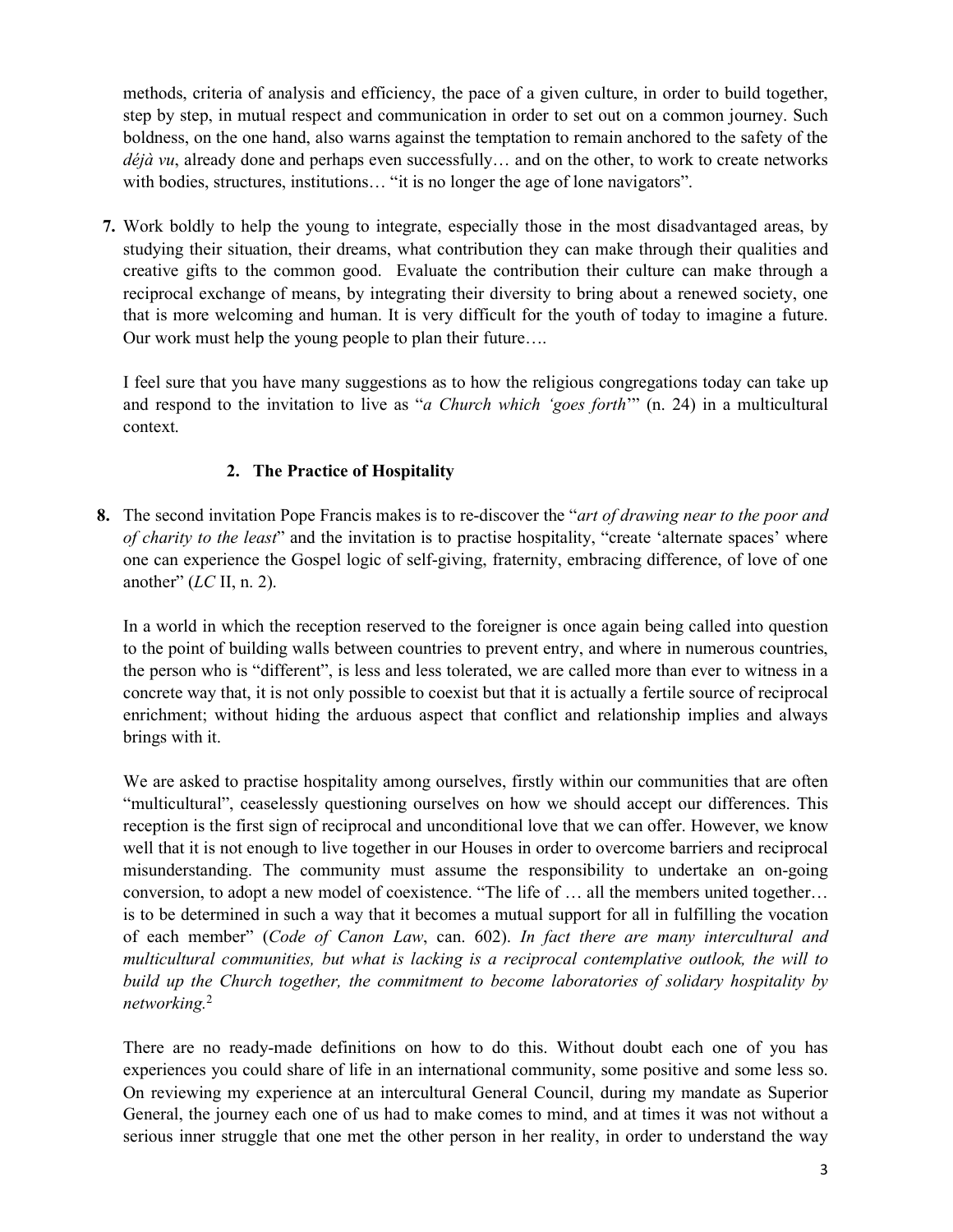each one thought and communicated; not to expect uniform patterns of thought, but to respect each one in her way of being and communicating….

**9.** In this regard, I remember a particular episode in Japan. I was in Tokyo for an international meeting… at the time the cherry trees were in bloom (*sakura*). The Provincial, who was difficult to understand not only due to the language difference, said she wished to spend some time with me and suggested we went out together. We went to a fine park, full of flowering cherry trees and we sat under a large tree in flower. I waited for the Sister to speak, but she remained silent contemplating the beautiful tree in full bloom. It took me some time to understand the significance of that silence, but I respected it…. We sat there in silence for some two hours and gradually I, too, felt awed by the beauty of that wonderful tree and I almost lost the sense of time passing. Then we rose and returned to the community without exchanging a single word…. Just imagine my surprise when at the next meeting that Sister told everyone that she had had a deep and pacifying communication with me! I have thought about that experience for a very long time and I have learned that communication is not always by word of mouth and reasoning. And that one can enter into harmony through silence and an emotion shared in common, with the deepest respect for the other party.

Starting from this both beautiful and painful experience I think I may say that today what is essential is "*that one feel committed to live reconciled diversity, not as a mere approach of differences, but in "joyful difference*". *Making all the factors, aims, initiatives, converge in the projects, as in prayer, through co-responsibility and solidarity*…. 3

**10.** We are also invited to practise this hospitality. To work "*concretely in welcoming refugees, drawing near to the poor*" (Pope Francis, *LC* II, n. 4).

In order to put these gestures into practice, we need to pool our resources, qualifications, personnel, structures, so as to be ready to receive others and offer them hospitality. Such a reception cannot be limited to making an empty space available, but means creating places and creative spaces to allow people in difficulty to become the protagonists, to recover the human dignity they have lost along the way, by exercising their skills and gifts.

It is possible to do this if we are ready to go beyond the security of what we know, to take new paths, ready to run risks, able to turn back … to reread what has been achieved and experienced, to adjust our sights continually.

For such hospitality to become reality in the present global context a "prophetic" dimension is required: "a religious must never abandon prophecy" (*LC*, II, n. 2). *This means bravely denouncing forms of egoism and fear; by proposing alternatives to closure, through hospitality which is active compassion, to recover the genial fascinating testimony of our history of hospitality in the joyful, fruitful coexistence of difference.* In regard to this Pope Francis notes: "*this illusion can also be seen in the sinful structures linked to a model of false development based on the idolatry of money*, *which*  leads to a lack of concern for the fate of the poor on the part of the wealthier *individuals* and *societies; they close their doors, refusing even to see the poor*" (*Lenten Message,* 2016, n. 3). 4

The challenge of today's world and the Church's urgent appeals, voiced by Pope Francis, invite us to take on an ever more prophetic dimension of religious life that allows us to be guided by the Spirit on a largely unexplored route of "*fruitful, joyful difference*", seeking to extrapolate from it, not what divides but what unites us.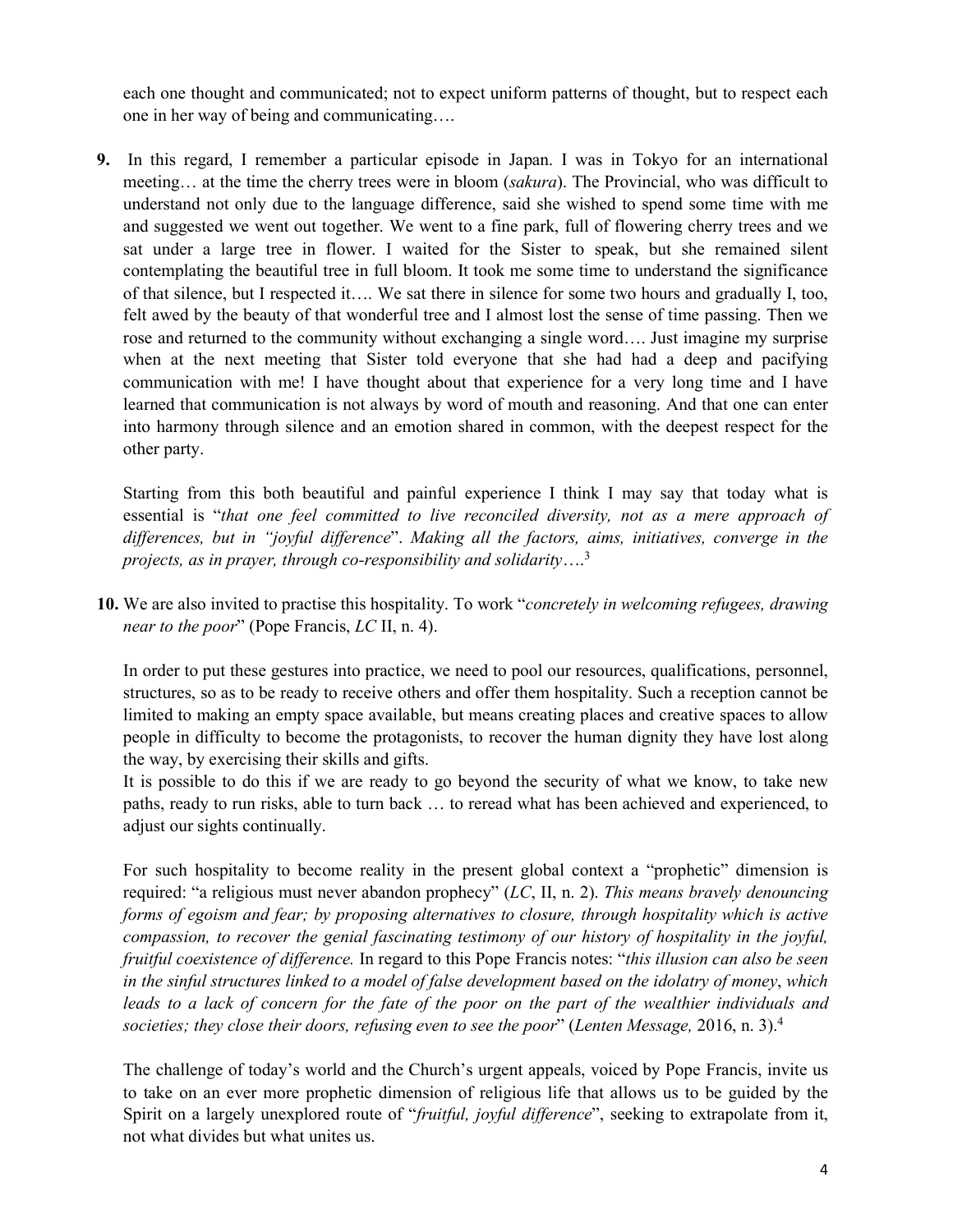I think that we can venture along these new, unexplored routes thanks to the young recruits who are entering religious life. Thinking about them and listening attentively to their experience three observations come to mind: -

- **11.** The First Observation
	- $\triangleright$  In Europe the new generation of religious developed in "a small number". These young people have been formed in an inter-congregational and often in an intercultural atmosphere and have fused these two dimensions long ago.
	- $\triangleright$  Since elementary school they have learned that they have to live with different cultures in their own country and abroad. They first became familiar with this in their early school days, then at work, and eventually at the Novitiate. All their higher education has catered for "courses" abroad; learning languages is obligatory from early infancy.
	- $\triangleright$  Although the migratory phenomenon is not new, today it is taking on particular importance and breadth, because an entire continent is on the move, it has brought about mixed marriages in all strata of the population:

Cultural differences are not a new situation with which the young people come into contact on entering religious life. It is an inter-generational aspect they have had to come to terms with. The integration of cultural differences in daily life is the major evolutionary factor in the last 20 years, and it is a daily experience.

# **12.** The Second Observation

\* Today means and instruments are available, such as: the media, facebook, internet, etc., which have greatly facilitated long distance contacts: The World Youth Day (WYD), the World Cup, language courses, all promote bonds of friendship among young people from every country, even on the other side of the globe. Singers and musical groups are made up of musicians from every nationality, and they travel the world creating a global musical culture.

The young generation has grown up with globalization and absorbed it.

# **13. The Third Observation**

- $\cdot \cdot$  In the wake of the Second Vatican Council, the Congregations reviewed and up-dated their Constitutions in order to return to their source, to the charismatic intuition of their respective Founders. This work encouraged each Congregation to rediscover its specificity. Over these years the Congregations studied their differences, their specific *raison d'être,* their way of carrying out their mission, way of life, their charism.
- $\hat{\cdot}$  The drop-in numbers in most of the Institutes has led to a drawing closer together, to union in some cases.
- Perhaps the time has come to seek to cooperate, to join forces for the mission, instead of highlighting the distinctions?

Inter-congregational projects have been started and are coming into being with the intention of opening new approaches to mission in order to answer the current urgent needs (South Sudan Project has been in place for some time now, the Bridge of Hope in Madrid, the emerging projects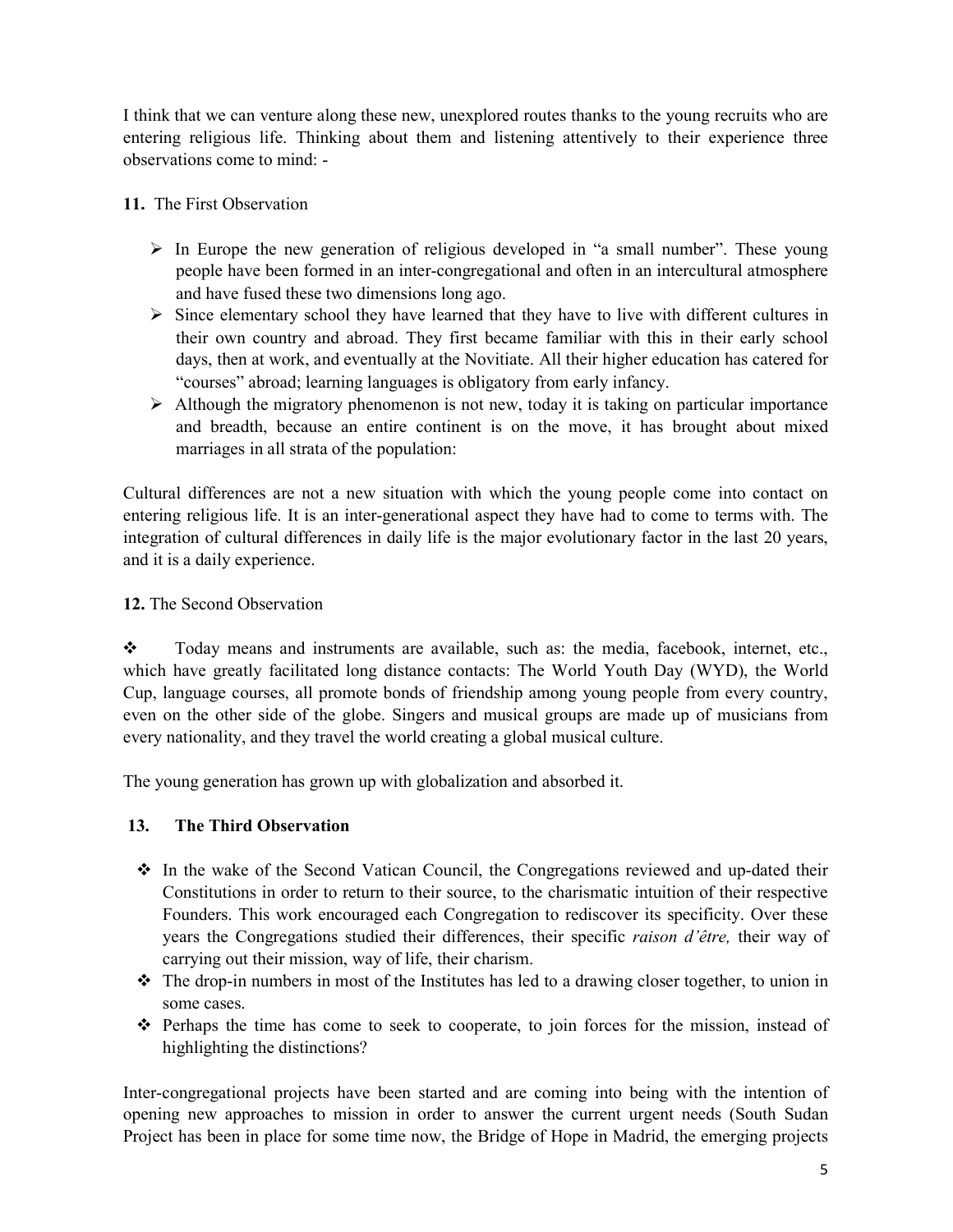of the UISG, and of CIMI in Sicily, the joint project planned by the RDC and the Diocese of Noto, Dunquerque/Calais), especially in the field of immigration, in Fukushima, Japan, after the *tsunami*). In order to succeed projects such as these needs, as a basis for mission, to overcome forms of difference and specificity that were formally strengthened. Do not say: "it has always been done this way" nor "it cannot be done because we are different"; it can be done precisely because we are different.

# **What New Missions?**

I have thought a lot about what Fr. B Secondin said regarding the "old" forms of mission and service in our Congregations. He referred very clearly and without beating about the bush to the words Pope Francis addressed to religious concerning the new way of living and doing mission. I think it is helpful to quote this in its entirety here:

Consecrated Life has in the diaconate among the poor and weak a glorious history, rich in holiness and prophesy. In the last decade too, it has not failed to seek to extend brotherly solidarity and a diversified and enterprising *diaconia* among the new forms of poverty, in all the peripheries. Perhaps today they may seem less enterprising, but it remains true that this is one of the features that is most admired. If anything, it is a question of seeking new goals and new frontiers, exploring anew with assurance among the "leftovers" of history, and among the social outcasts, among the thousand disfigured faces caused by downtrodden dignity.… "The same generosity and selfsacrifice which guided your Founders… must now inspire you… to keep alive the charisms... constantly being enriched and adapted, while losing none of their unique character" (*LC*, II n. 2). "We have to regard ourselves as sealed, even branded, by this mission of bringing light, blessing" (*Evangelii Gaudium,* n. 273).

Every form of *work* stands as a glorious testimony to your history; the result of a tireless capacity to roll up your sleeves and get down to things first-hand, run risks, create ways to heal and free, bring human advancement and Gospel closeness. The various *sores* of the least have often served as *arrow slits* to see further and more broadly, and they have given rise to forms of *diaconia*, ways to alert the distracted to the many forms of injustice, to offer the balm of solidarity and tenderness, dignity and hope to those who have known neither respect nor brotherhood.

14. The crisis of our "*works of mercy" —* so numerous and historically important, even for the history of civilization — is raising a serious problem for the future. We feel the ground slipping from under our feet, because by virtue of them we felt we had dignity and the right to exist, to feel as Church, to deserve rights and prove our usefulness.

Their disappearance takes with it a certain form of consecrated life, an ecclesial model with its history of charity, of service, of enterprise also female and this sends us all into tilt. Have we perhaps confused the witness of charity with the organisation of "burdensome social services"? Many have transferred that model, by now worn and out of focus in the West — where it came into being and was developed — to other less developed places. But even there sooner or later it will be out of date: not so much because the works of mercy lose their usefulness but because the standardized model is no longer valid. New models must be invented to answer the new needs, take up the new challenges, the new emergencies: but also, in synergy with the new forms of coresponsibility, new availability.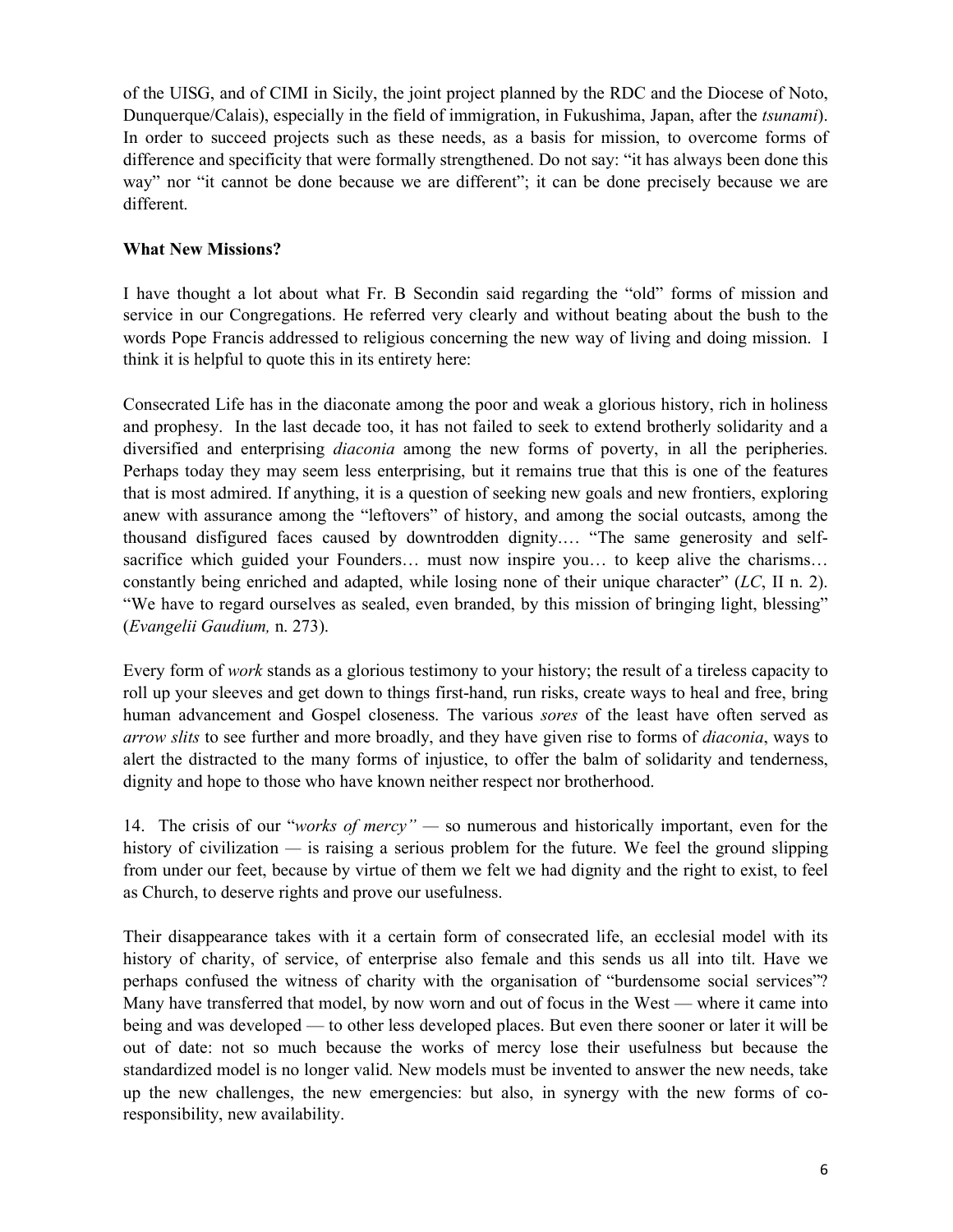Let us not be reduced to maintaining what we are doing in a short-sighted, administrative way. Indeed, Pope Francis says: "I ask you to work concretely in welcoming refugees, drawing near to the poor, and finding creative ways to catechize, to proclaim the Gospel and to teach others how to pray. Consequently, I would hope that structures can be streamlined, large religious houses repurposed for works which better respond to the present demands of evangelization and charity, and apostolates adjusted to new needs" (II, n. 4). This concept is very realistic and in line with the initial invitation to "create 'alternate spaces' where the Gospel approach of self-giving, fraternity, embracing differences, and love of one another can thrive" (II, n. 2).<sup>5</sup>

#### **Let us look at the international, inter-congregational project set up in Sicily**

I am aware that my testimony on intercultural mission is partial, or rather very limited, in time and in space.

15. What I shall say actually stems from a very small experience, in embryo, but precisely because of this carefully sifted, so that the seed scattered may bear fruit in good time, and we know well that, as the Gospel also says … the seed scattered grows, almost without our knowledge: "*The Kingdom of God is as if a man should scatter seed upon the ground, and should sleep and rise night and day*, *and the seed should sprout and grow, he knows not how"* (Mk 4:26-29), and we also know, as St Paul says in his Letter to the Corinthians: "*I planted, Appollos watered, but God gave the growth*" (I Cor 3:6-9).

16. As you certainly know, the Executive Committee of the UISG (International Union of Superiors General) had expressed a wish, that we could define in a certain sense as a dream: which was to make a meaningful gesture to mark the  $50<sup>th</sup>$  anniversary of its foundation, that will be celebrated this year, and involve the Superiors General belonging to the Union.

Pope Francis' appeal after the first of many shipwrecks off the coast of Lampedusa, and the pressing request of some religious belonging to the Justice and Peace Group of the UISG, were the point of departure for identifying and building up the "Migrant Project", an inter-cultural and intercongregational project, that aims to serve as a "bridge" between the local population and the migrant population landing in Sicily.

17. For about one year we have been working on the "migrant" project and four months ago the dream of the Executive Committee came true. But, in fact, it is still a tiny reality… the "baby" is taking its first steps, not without difficulty, but with enthusiasm, in two directions, within the community and beyond. Within it, it is a question of studying the personal and community level in order to build two inter-congregational communities. Instead beyond it, means working to construct a net-work in the framework of Sicily, with the population and with the organizations, civil and Church, Italian and foreign, working in the area in order to succeed in contacting the world of the migrants so as to put ourselves at their service, in a simple humble way, not mediatic, in those areas not covered by the institutional structures, by being particularly close to those who are considered to be the "leftovers" (*EG*, n. 53) to be thrown away.

To the extent that the two communities learn to live in an inter-congregational and inter-cultural way internally, despite all the challenges and difficulties, they will be qualified not only to enter into contact with the migrants landing in Sicily, but they will be able to coexist and understand the foreigners they meet, communicate with them, appreciate and share their cultural values and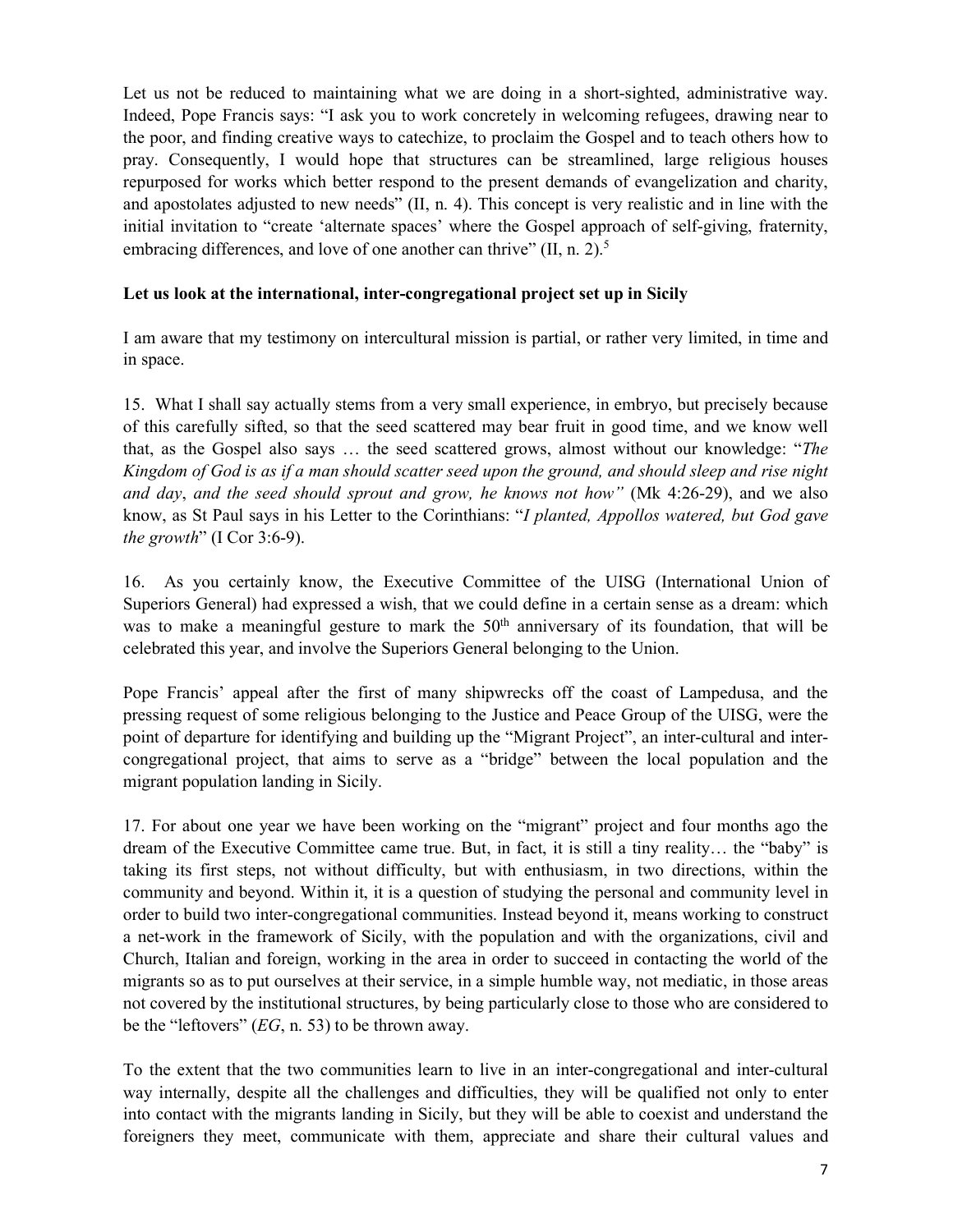respective cultures. As these people come from different countries and continents: Pakistan, Bangladesh, Afghanistan, the Middle East, North Africa and Sub-Saharan Africa, this will be a source of enrichment, not for them alone but for the population that receives them.

18. The Good News can be proclaimed to them that it is possible to live together, work together, though of a different skin colour, language, charisms, because they are united by the same mission with a common passion for God and for humanity. In Sicily this silent witness can become a strong and encouraging message as well as an invitation to believe that the experience of Pentecost can still be active and present in today's reality.

19. Ten Sisters from different countries: Argentina, Ethiopia, Eritrea, France, India, Italy, Poland, the Democratic Republic of the Congo, members of seven different Congregations, are learning to measure up to the different cultures coexisting in the Sicilian culture, which is also totally new to them. Indeed, it is completely different from that of their respective countries. These Sisters consider that they too are migrants in a foreign land … but precisely this experience, lived firsthand, is the first step towards true integration and a more authentic knowledge of the reality lived by the thousands of brothers and sisters who have come in search of a more dignified and more human life. They have put themselves at the service of those who land on the soil of Sicily with greater awareness and sensitivity to their suffering and weariness, because they have personally experienced what it means to be a stranger or guest who is, at times, unwanted, or merely tolerated.

The passion for God and for humanity is their reason for being together. The common mission enlivens them and helps them to undertake with creativity arduous, totally unknown paths and leads them to invent new and different approaches, and to bravely face the inevitable difficulties, even the suspicion of the people towards all that is new and different.

20. They are moved by the conviction that, still today, God feels compassion before the misery of his people. He asks them to lend him their hands, to embrace and console, support… he asks them to lend him their feet to tirelessly travel the roads to go to meet whoever is not welcomed, who has lost the way, to walk hand in hand with those who no longer have the energy to walk alone, infusing them with courage to continue the journey and begin to hope once more.

This conviction is what the Sisters are experiencing in Sicily. It seems to me that this is a call addressed to us to work harder to build communion day by day between one and all, and more particularly to our different congregations and religious families. We all bear hope and our respective charisms could be mutually enriching had we but the courage and boldness to cross the confines of our Congregations to answer the appeals of the world with missionary projects: common projects in which we could share our human and spiritual resources to the best advantage.

21. Today we live in a world that has passed from the "mono-": monoculture to the "multi- or inter- ": inter-national, inter-cultural, inter-relational inter-religious dialogue, inter-congregation. In such a world, full of risks and the unknown, no one, no institution, no congregation can pretend to build the future with its own strength alone. But this construction needs to experience with courage and humble patience the encounter with the Truth, through dialogue, listening, pooling our common resources and mutual help.

I should just like to bring some points to your attention which derives from the observations of these Sisters in Sicily, in order to live inter-cultural life daily.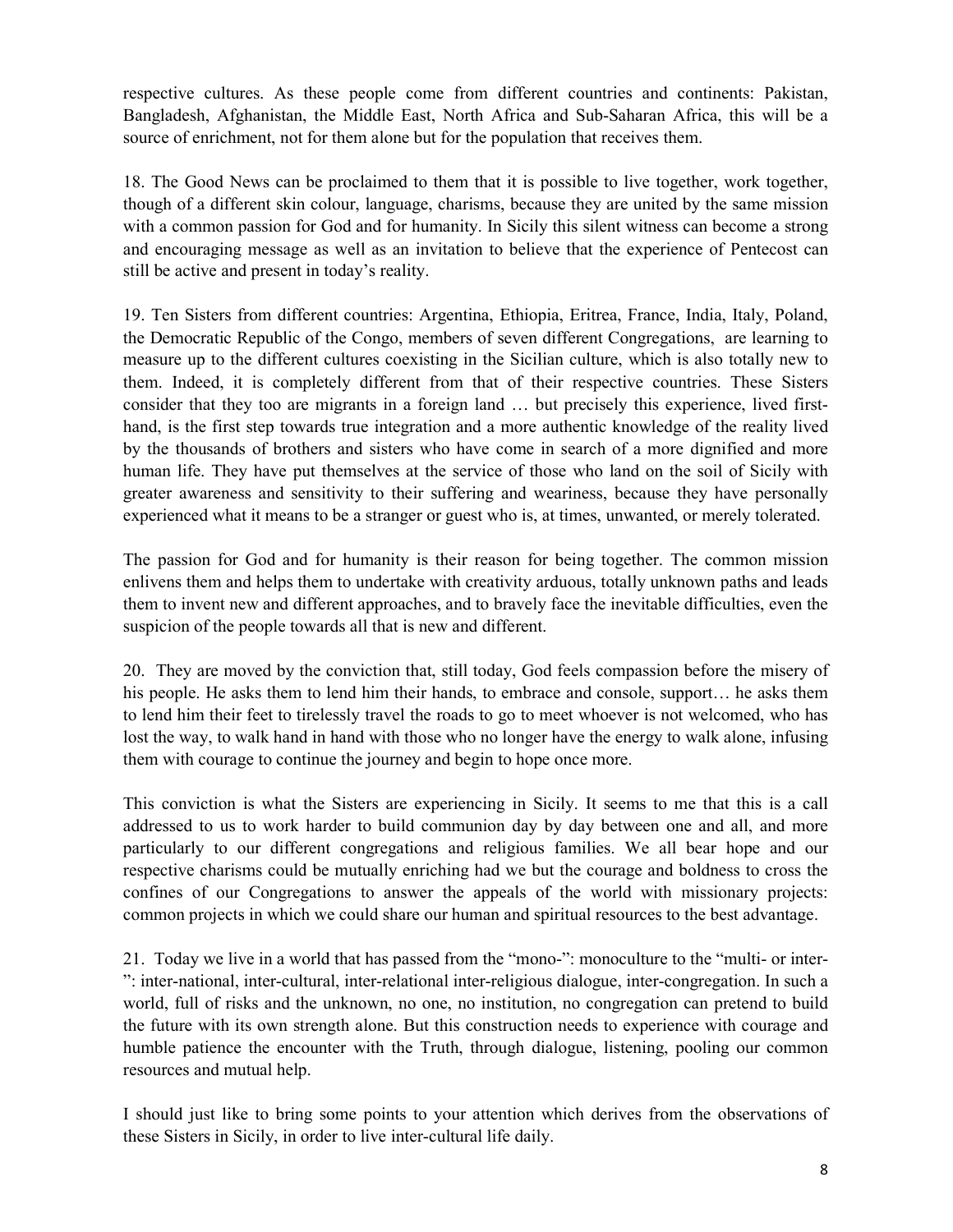22. These points are an invitation to start to examine oneself and above all to let God work in us instead of thinking that it is first of all the others who have to change.

- 1. Always consider that difference is wealth and not a barrier. The problem is not in the difference of the other person, most often it is in oneself. It is I who feel uneasy on meeting a culture different from my own, and my character has difficulty in accepting to live, think, express myself in unfamiliar ways.
- 2. A good way would be to create joint projects and build the future together.

We need to be careful to plan projects and to build the future together.

To live together we need to set up a "federate" project in the conviction that each one needs the other, that "no one can go it alone".

We need to plan the project together; to dream together, to tackle common needs, share our worries in order to build together. Thus, each person contributes, day by day, in a large or small way, to the development of the plan, starting from small, simple routine gestures. Through this reciprocal exchange we are mutually enriched.

3. Learn from experience rather than advice, and allow oneself to be helped or guided. Make no mistake, daily international and inter-cultural life is difficult, humanly speaking, almost impossible. It could happen that some people are too frail to handle these difficulties and win through. In this case they should not be penalized but accompanied and helped without criticism to recover their balance in another context where they can give of their best.

What helped the group to form was the period of formation prior to their arrival in Sicily. In that period, they lived together and reviewed their life and learned to analyze what they had experienced. This was made possible thanks to supportive community and personal help.

Language sometimes represents a trap due to the lack of a common idiom – one must try to identify a form of communication that does not depend on words. One should let symbols speak, nevertheless, in the long term it is essential to have a common language to facilitate reflection; a form of expression everyone can understand.

#### 4. **Respect for Differences**

.

This is a huge difficulty that is unending. To respect differences does not mean indifference, just letting each person do as he or she pleases provided it does not bother one too much. I think that to truly embrace with an open, generous heart different methods, ways of doing things, different ways of praying, different eating habits, is to receive God's gift. It enables one to renew the way one views the world and humanity, while revealing an as yet unknown face of God. To truly welcome the other person in his/her difference and believe that one is accepted to the same extent, demands a slow, docile self-transformation that is on-going.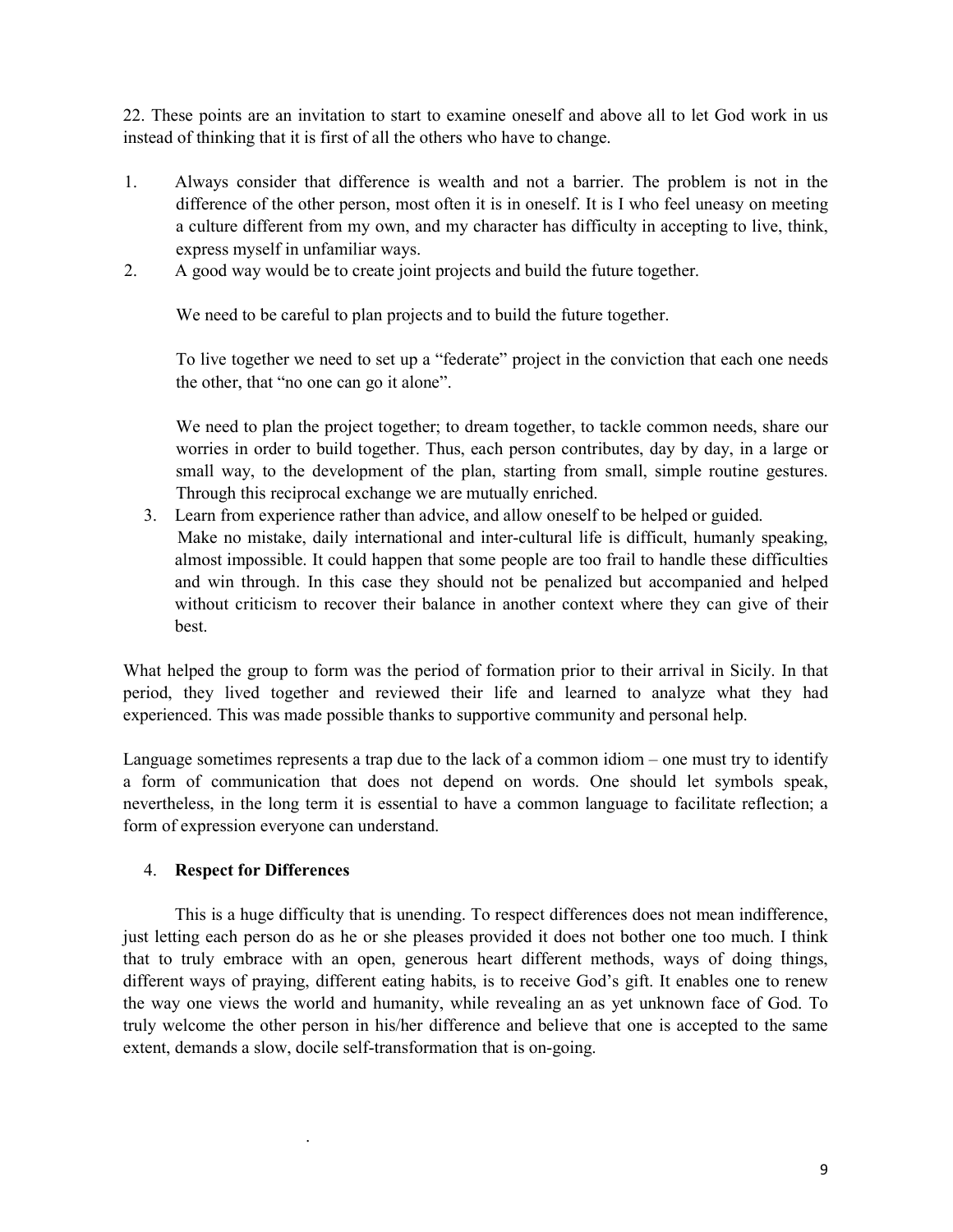#### **Inter-culturality as a new paradigm of mission**

**23.** Only by accepting multi-culturality positively as an undeniable fact of the modern age and by adopting inter-culturality as our lifestyle, will we be able to discover a new paradigm for mission work. If, previously, everything was based on the goodwill of each individual imbued with his/her own culture and set of values, today this perspective is no longer enough. Today a change of paradigm, a new style, based on inter-culturality is necessary.

The change of epoch we are experiencing with its burden of complexity marked by: the dissolving of social relationships, reducing a person to his/her potential output and cost, as someone to exploit and exchange, forms of violence and the on-going rejection of whoever is different, viewed as a threat, call for the elaboration of a new paradigm for global life, a new grammar of civil coexistence, essentially based on the recognition of the importance of the other person, of his/her diversity as a source of enrichment, of the inalienable dignity that exists in each one. To achieve this, it is no longer a question of changing one's mental outlook, as was thought previously, but one must create "a new mindset" (*EG,* n. 188) open to change.

This inversion of route can only be possible if we set out to approach the other person, as an outgoing wayfarer, who through the other person becomes able to discover his/her own identity, through dialogue, exchange, coexistence. To study his own hermeneutic, man needs the other person. In this perspective, diversity may be regarded as a gift and a resource, not as a threat. 6 This presupposes the ability to put into practice and to harmoniously co-ordinate a number of factors, abilities and other interior and exterior attitudes in order to complete a determined task effectively.7

24. This method, by means of the inter-cultural approach, aims to bring about an experience lived as a personal process of transformation through comparison with another person, and this process cannot be entrusted to the goodwill of the people involved alone. This is a dynamic process that takes place in daily life according to Marc Thomas, who states that: inter-cultural life is learned just as a human being learned to walk: thanks to experience and the risks taken as they come. The inter-cultural lesson is not simply learned by the transmission of didactic knowledge, nor by emulating the behaviour of others, but by trial and error. Thus, the learner, channeled by a good "guide", mutates into him/herself and acquires the knowledge and skills needed.<sup>8</sup>

In other words inter-cultural skills can be defined as the ability that allows one to grasp and simultaneously analyse a situation when people and groups from different cultural backgrounds come into contact; the ability to manage these situations: actually, the ability to take one's distance from the situation of cultural confrontation in which one is involved, in order to be able to interpret and understand what is at stake here, in order to facilitate this process.<sup>9</sup>

25. Thus, we could say that to acquire this ability requires a continuous learning process that in turn calls the person into question at three existential levels: personal cultural identity, knowledge of the other person, how to manage the relationship.

The inter-cultural element is vital for the future of religious life and for mission. What it calls for is an on-going process which demands intercultural synergy whenever one undertakes a journey that can harmoniously combine the personal identity and the relationship with the other person.

We must not forget that it is people who come into contact, not merely their cultural background or national identity. This means that the inter-cultural relationship is both simultaneous and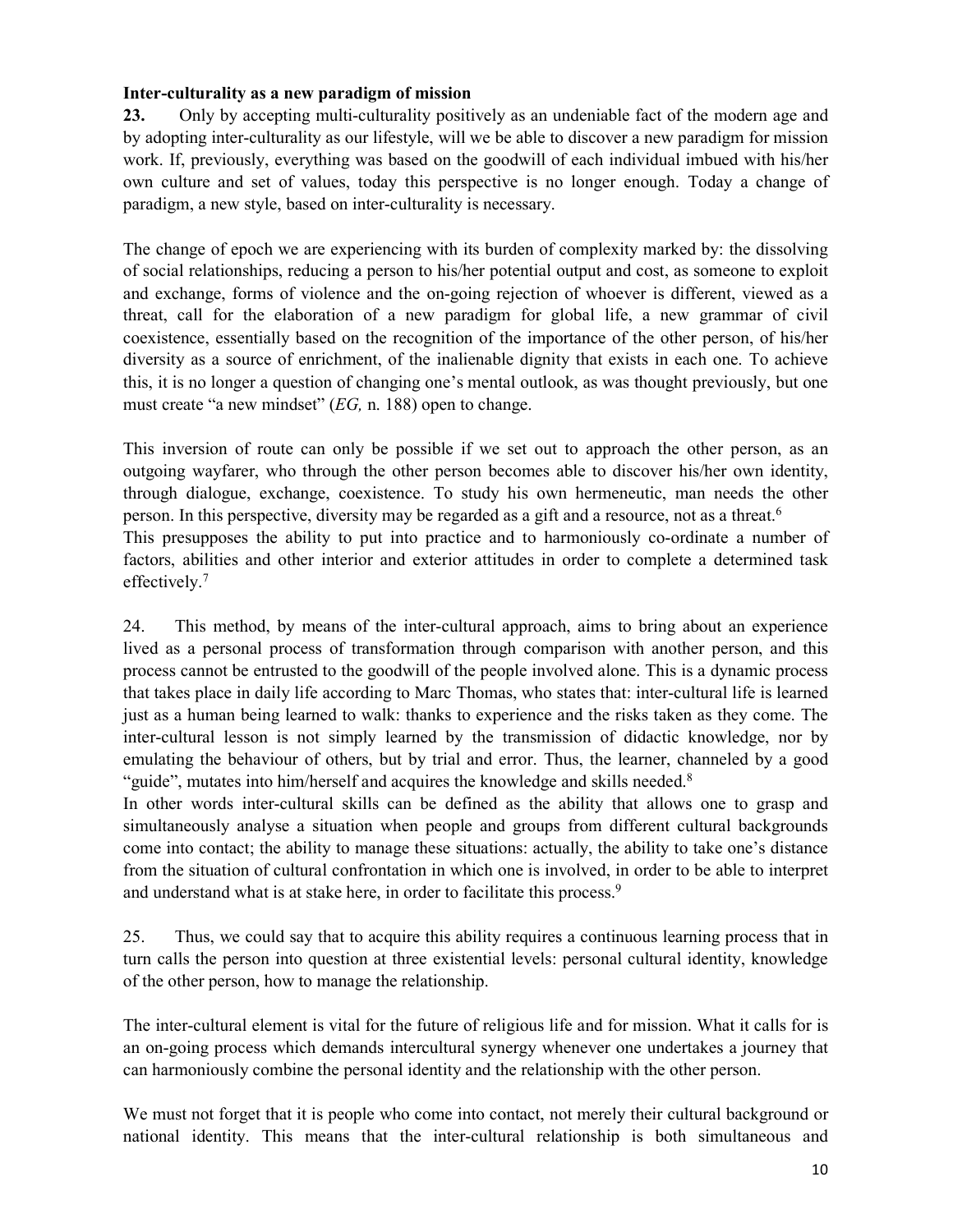interpersonal. It puts each person's identity and social standing at stake at the intercultural level too, and brings out their cultural differences, which result in a series of reactions and particular attitudes on the part of the individuals who come into contact.

26. The encounter with the other person, different from me, always represents unknown factors that need to be clarified, which may instill fear, at times result in antipathy or the assumption of an uncompromising position. Therefore, this encounter entails some risks that may be addressed and studied together if, instead of adopting a defensive attitude, we choose to enter into dialogue and receptive listening; if we agree to share our resources, help each other. This way calls for courage, but also for patience and humility, nevertheless good will is not enough, not even by employing a series of techniques aimed to answer the difficulties of life.

The great challenge continues to be how to qualify people to fill intercultural positions?

Some practical suggestions.<sup>10</sup>

- $\triangleright$  study one's own identity in order to discover one's own frame of reference through a process of discernment
- $\triangleright$  approach the other person in order to understand one's own frame of reference and then interact with the difference;
- $\triangleright$  start a dialogue to reappraise the relationship in order to build up fraternity as the epiphany of communion.

27. So many doors can open before us, but one must be attentive to the breath of the Spirit who helps one to have the courage and boldness of our respective Founders, according to the charisms and power we have and especially not to be afraid to dream and to fly high.

In this year in which the Church has invited us to let ourselves be touched by God's Mercy, perhaps we are invited to give proof of mercy firstly to ourselves and to ask God to teach us, day by day, how to advance, even by taking little steps, maybe even backwards at times, in order to be disciples of Christ **together** who know no boundaries to love which calls us, today more than ever, through Pope Francis' words, to leave our limited frontiers behind and to go forward to meet each and every one to witness to God's mercy and infinite love for each person, without exception.

Rome, 3 May 2016.

End Notes

<sup>1</sup> Bruno SECONDIN, Sfide attuali della VC in Europa, in Testimoni, 4 aprile 2016

<sup>2</sup> cf. Articolo n° 6, 2 Laboratorio d'interculturalità.

<sup>4</sup> *Messaggio* per la Quaresima 2016.

<sup>5</sup>*Sfide attuali della vita consacrata in Europa* In Testimoni, n° 4,2

<sup>6</sup> Dal documento dei Missionari della Consolata *"L'interculturalità come nuovo paradigma della missione",* 13 gennaio 2014

<sup>7</sup> Cf. PELLEREY Michèle, In Prellezzo, J.M. – NANNI C – MALIZIA G. Ed *Dizionario di scienze dell'educazione,* Roma, LAS 2008

 $3$  idem